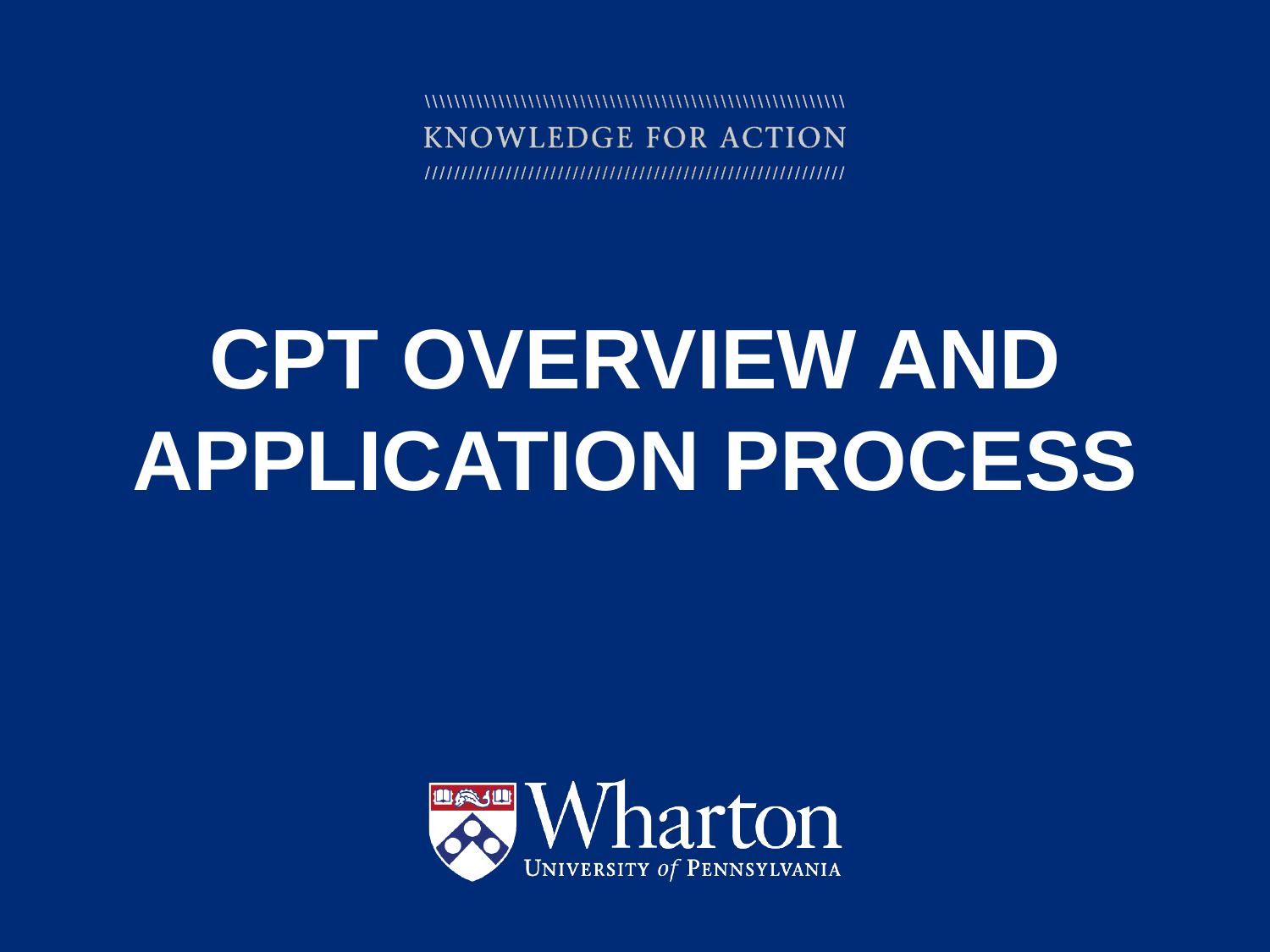## **Eligibility for F-1 CPT**

**You must meet one of the following criteria:**

- **Employment is required of all degree candidates in program**
- **Employment is an integral component of the established academic curriculum -- you will receive academic credit for your work**

**Wharton Summer CPT requirement entails registration in MGMT891:900 during the summer session** 

- **MBA students: After completing the first year**
- **Undergrads: Rising Junior or Senior**

**CPT employment authorization is job-specific**

• **You must have secured a job before CPT can be authorized by ISSS**

*\*\*\*Students are not eligible for CPT after completion of their academic program\*\*\**

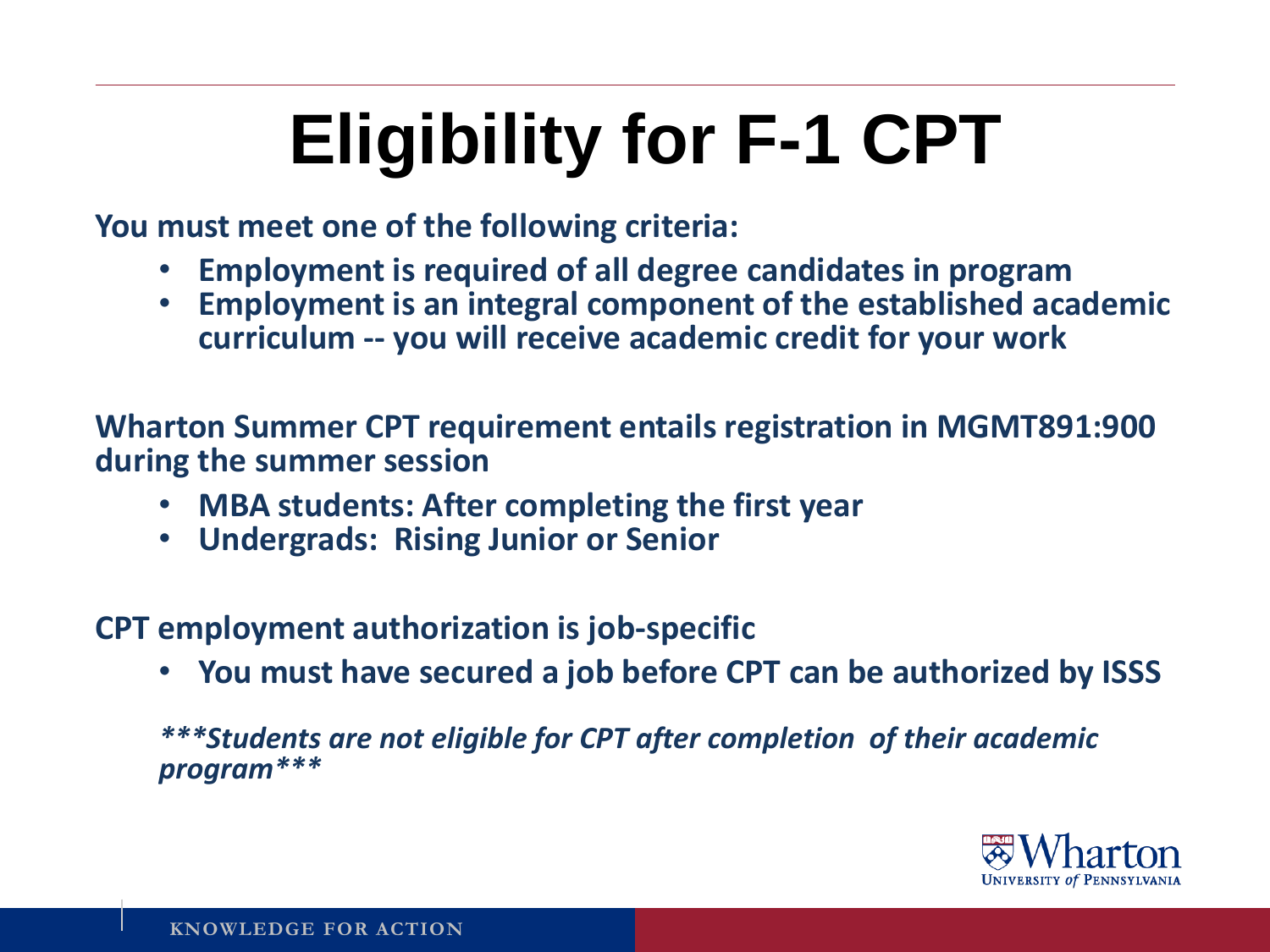## **Step 2: Employer Information**

**Procure job offer letter on company letterhead.** 

**This letter should include:** 

- **Company name**
- **Full address of worksite**
- **Job title**
- **Dates of employment**
- **Job duties**
- **Number of work hours per week**

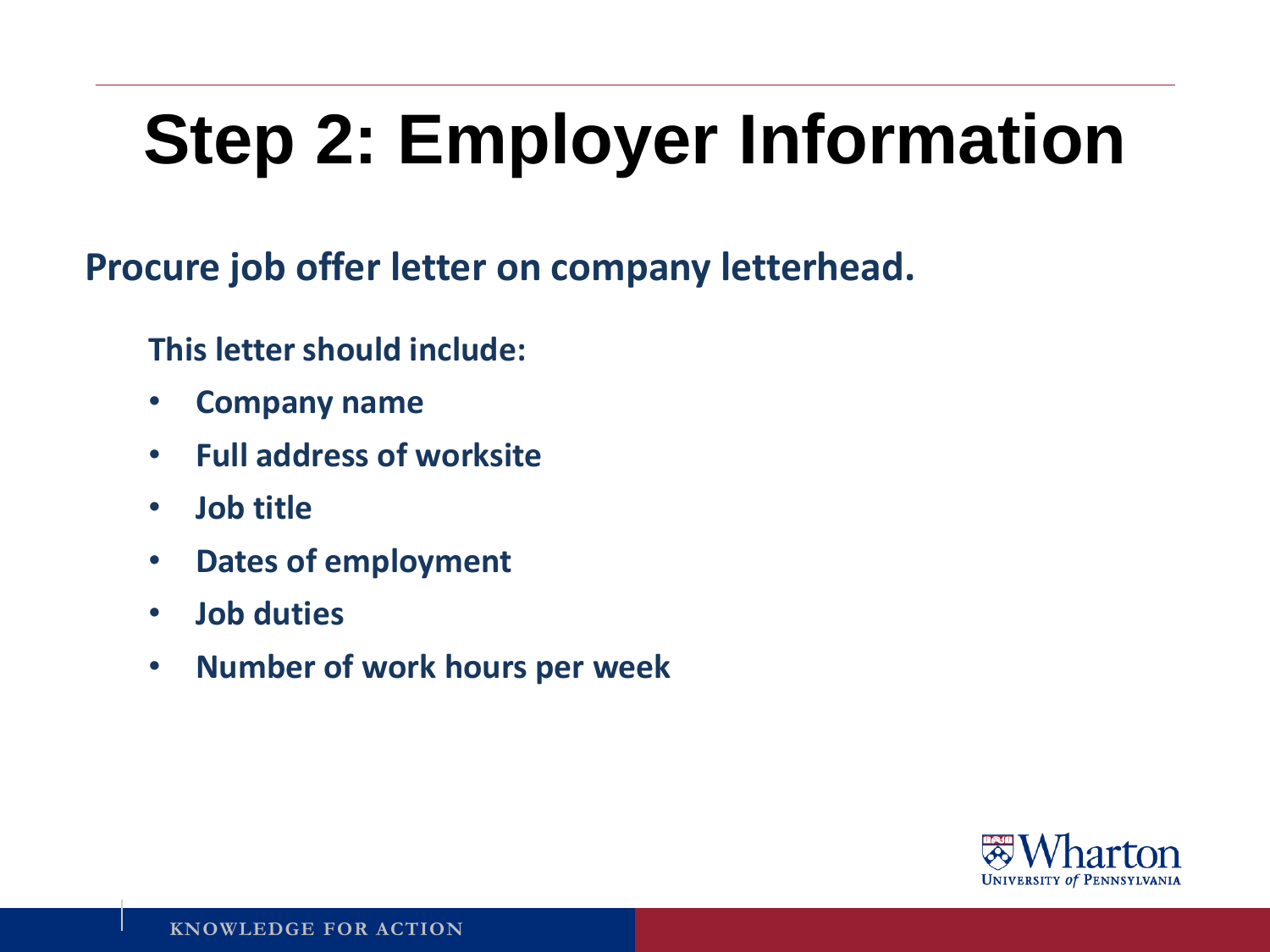#### **Step 3 : Submit CPT request to ISSS**

**Complete the CPT e-form in [iPenn](https://www.ipenn.oip.upenn.edu/).**

• **MBA students – please list your cluster academic advisor.**

**An e-mail is automatically sent to the Wharton advising/program office indicated on the e-form.** 

• **They will approve the request based on your academic eligibility and enrollment in WHCP 891.**

**The request is then assigned to your ISSS advisor.** 

• **Processing time at ISSS: 3-5 business days (may increase during peak season)**

**ISSS will issue a new I-20 with your CPT authorization on page 2**

- **Includes: Dates of employment, name and address of employer**
- **An email will be sent when the CPT I-20 is ready for pick up at ISSS**

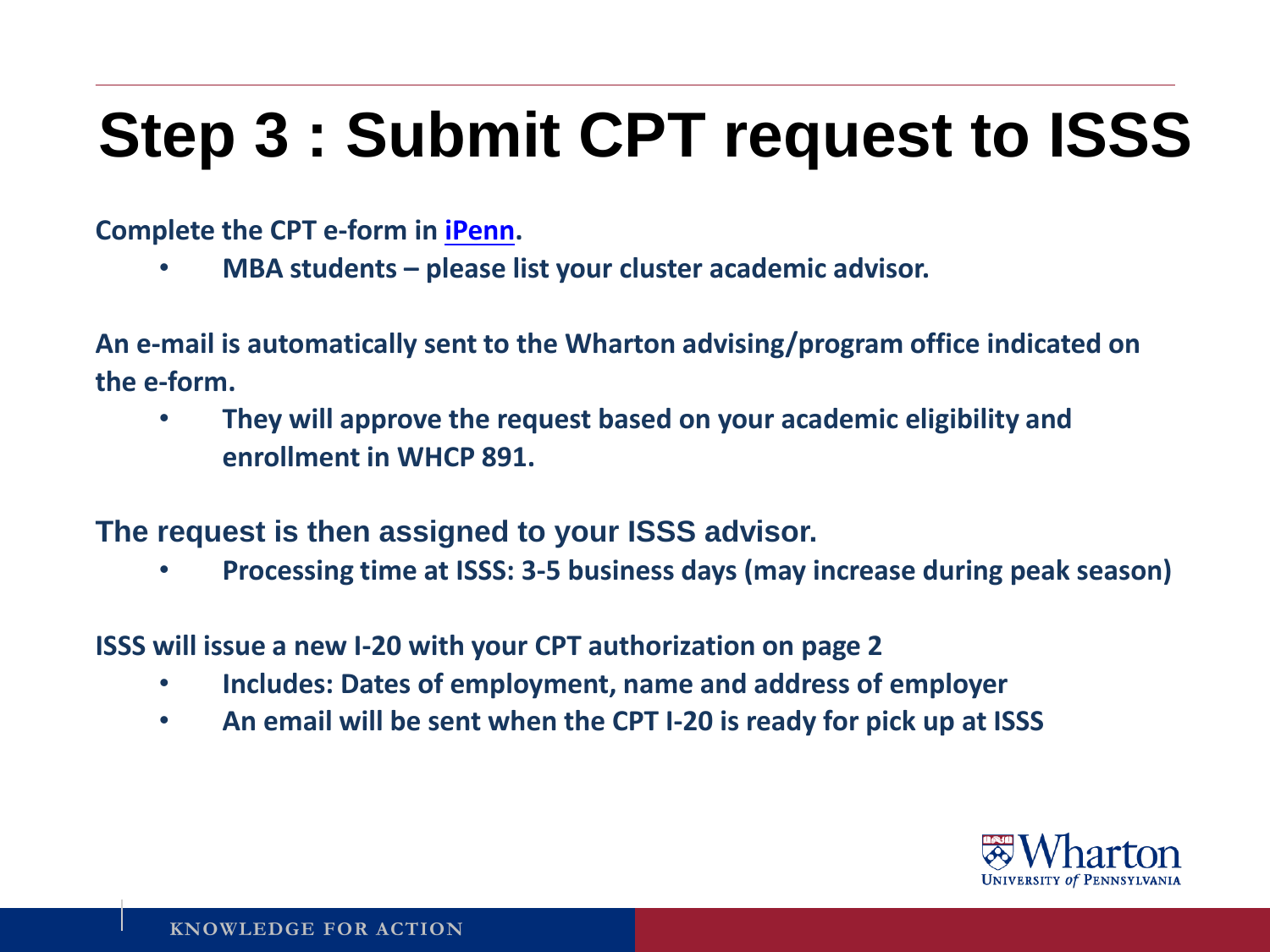### **Employment Dates**

#### **\*IMPORTANT\***

**To maintain your legal F-1 status, You may not begin your employment including orientation and training until the start date authorized on the CPT I-20.** 

**Remember:** 

- **1. Obtain the CPT I-20 before you begin working.**
- **2. Requested dates cannot be in the past.**
- **3. Only work during the dates authorized. Your end date cannot go beyond the day before the fall semester begins.**

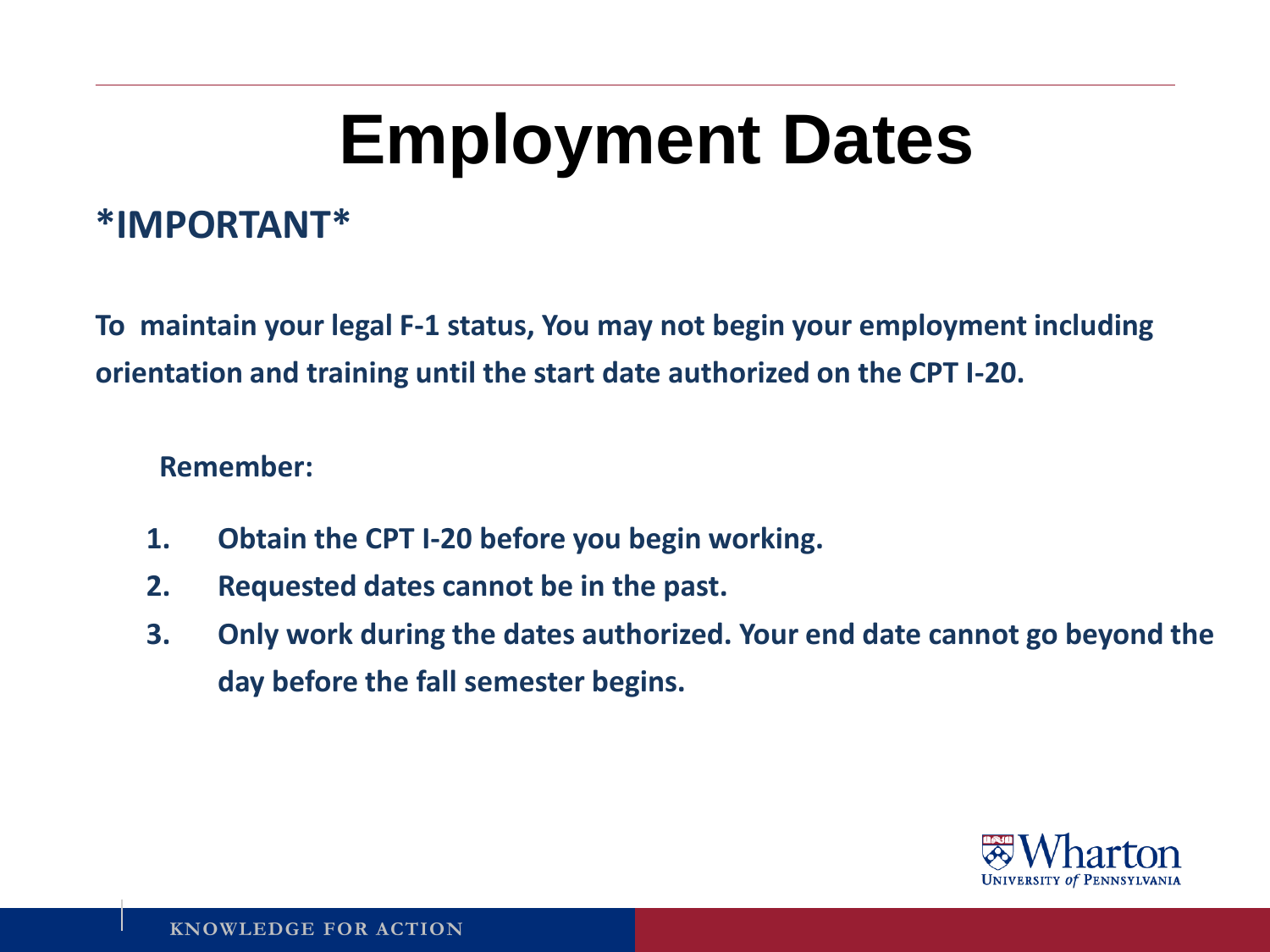#### **Final Notes:**

**For any changes to your approved CPT: Contact your ISSS Advisor in advance of any change to obtain ISSS authorization and a new CPT I-20.**

**Address Update: Remember to update Penn InTouch with any change in address within 10 days of moving**

**Social Security Card: With your CPT I-20, you may apply for a social security number up to 30 days before the listed start date.**